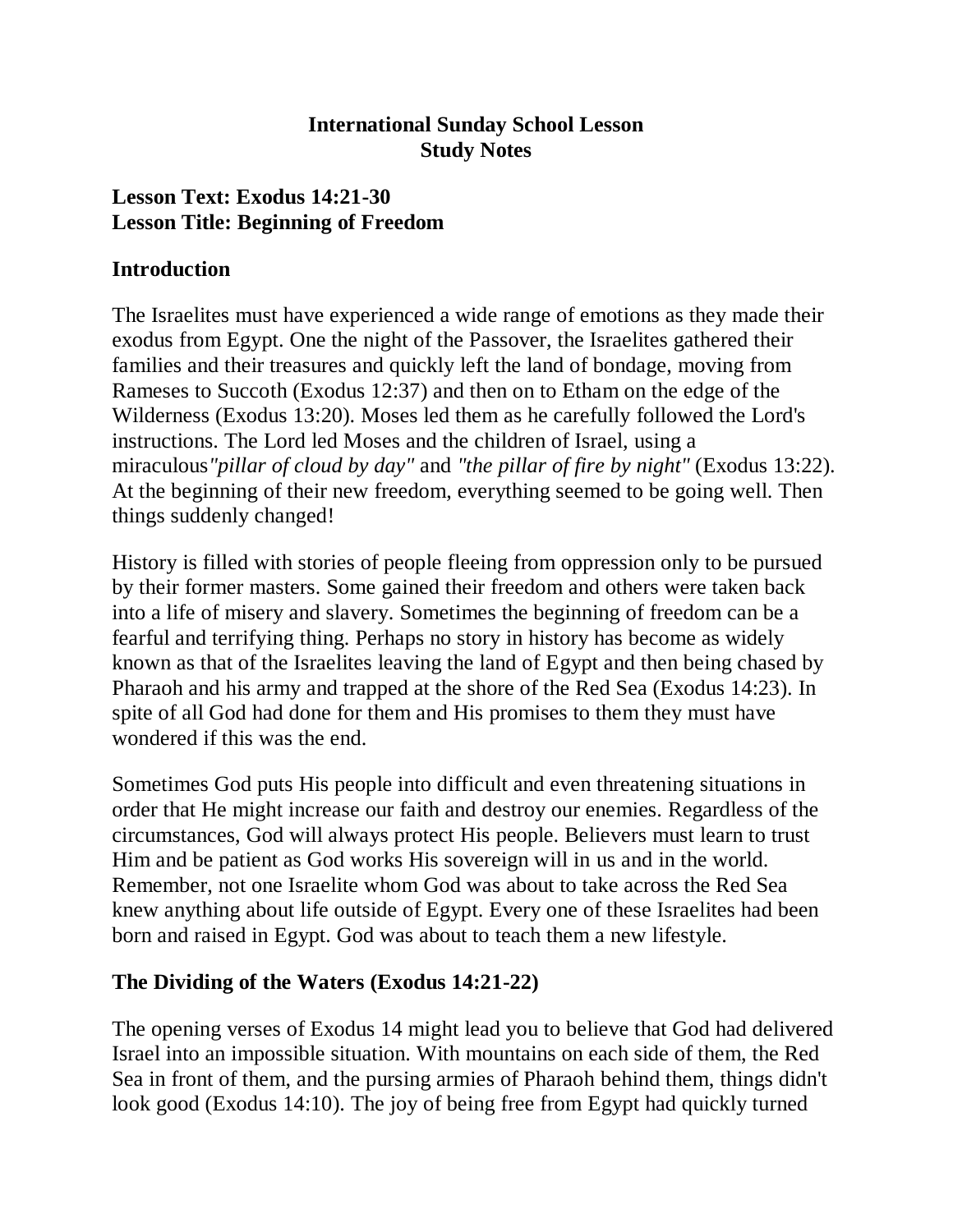into fear and dismay as the Israelites heard the rumble of hundreds of chariots and hoof beats of horses coming closer. They had believed the Lord had set them free. Now they wondered why He allowed the Egyptians to pursue them.

The situation looks bad but remember how Exodus 14 begins, *"And the LORD spake unto Moses, saying"* (Exodus 14:1). It really doesn't matter what Pharaoh is doing as long as God's man is hearing from God! As a result of God speaking to Moses, he commanded the children of Israel *"Fear ye not, stand still, and see the salvation of the LORD, which he will shew to you to day: for the Egyptians whom ye have seen to day, ye shall see them again no more for ever"* (Exodus 14:13). They were not to worry or be afraid and they were to watch what God would do on their behalf.

# Verse 21

"And Moses stretched out his hand over the sea; and the LORD caused the sea to go back by a strong east wind all that night, and made the sea dry land, and the waters were divided."

Several things take place as the miracle of the parting of the Red Sea occurs. First, it is still amazing and humbling that God used "Moses" to work this miracle. Certainly God could have parted the Red Sea without Moses, *"his hand"* or his *"rod"* (Exodus 12:16). God choses to use man in the carrying out of His will. Second, the "sea" did not immediately part. The "strong east wind" blew "all that night, and made the sea dry land, and the waters were divided." If the waters had parted suddenly, the Israelites would have walked into a swamp of mud and died. It takes time for a river bed to dry. But the "strong east wind" that blew all that night was drying up the road for the Israelites to cross over the Red Sea.

### Verse 22

"And the children of Israel went into the midst of the sea upon the dry ground: and the waters were a wall unto them on their right hand, and on their left."

As the Red Sea "waters were divided" (Exodus 14:21), its waves formed a great, massive, vertical "wall unto them on their right hand, and on their left." Imagine how the fearful people, no doubt restless all night, reacted when they woke up the next morning and saw that there was a dry walkway with two towering walls of water instead of being blocked by the Red Sea. As soon as God removed the "strong east wind" the "children of Israel went into the midst of the sea."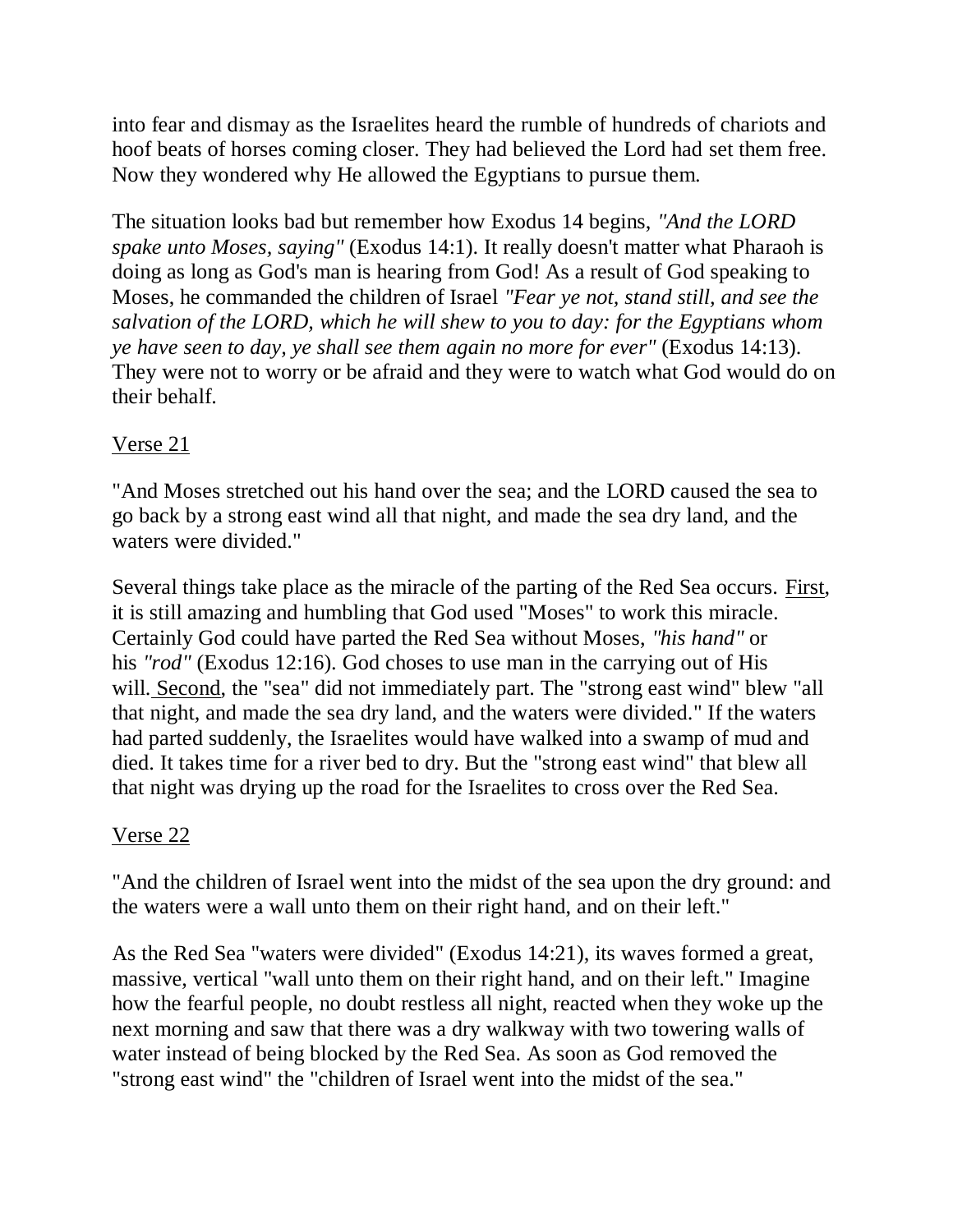*Think about it: Maybe you're trying to sleep tonight with a Red Sea in front of you. When you wake up in the morning you may find out God has made a way!*

# **The Drowning of the Egyptians (Exodus 14:23-31)**

#### Verse 23

"And the Egyptians pursued, and went in after them to the midst of the sea, even all Pharaoh's horses, his chariots, and his horsemen."

Of course the Egyptians concluded that if the Israelites could cross the Red Sea, so could they. If slaves could make across surely Egyptians could! They fell right into God's trap! The Egyptians were like Naaman the leper who *"thought"* the prophet Elisha would come to him and heal him. Instead, Elisha commanded Naaman to *"wash in the Jordan seven times"* (2 Kings 5:1-14). The world believes they have outsmarted God. Many educators, legislators, entertainers, and even religious leaders think they have pulled one over the Lord. They boast of the laws they have succeeded in passing that deny God and His Holy Word. They take pride in their social agendas that appear on the surface to be tolerant and loving. And all the while they are saying "Giddy 'up horse," and heading straight for the judgment of God (Psalm 2:2-5).

### Verse 24-25

"And it came to pass, that in the morning watch the LORD looked unto the host of the Egyptians through the pillar of fire and of the cloud, and troubled the host of the Egyptians, And took off their chariot wheels, that they drave them heavily: so that the Egyptians said, Let us flee from the face of Israel; for the LORD fighteth for them against the Egyptians."

When the sun rose it became evident that the Lord had "troubled the host of the Egyptians." "Troubled" means "confused." God brought confusion to the Egyptians. "Their chariot wheels" came off because "they drave them heavily." Everything became difficult for the Egyptians. Some suggest the chariot wheels were covered with mud and broke apart or bogged down the Egyptians. Skeptics ask if God dried up the sea bed how would there be mud to bog down the Egyptians chariots? If God dried up the sea bed He certainly could "muddy it up" again. And that is a possibility once the children of Israel have crossed over and the "strong east wind" no longer blew.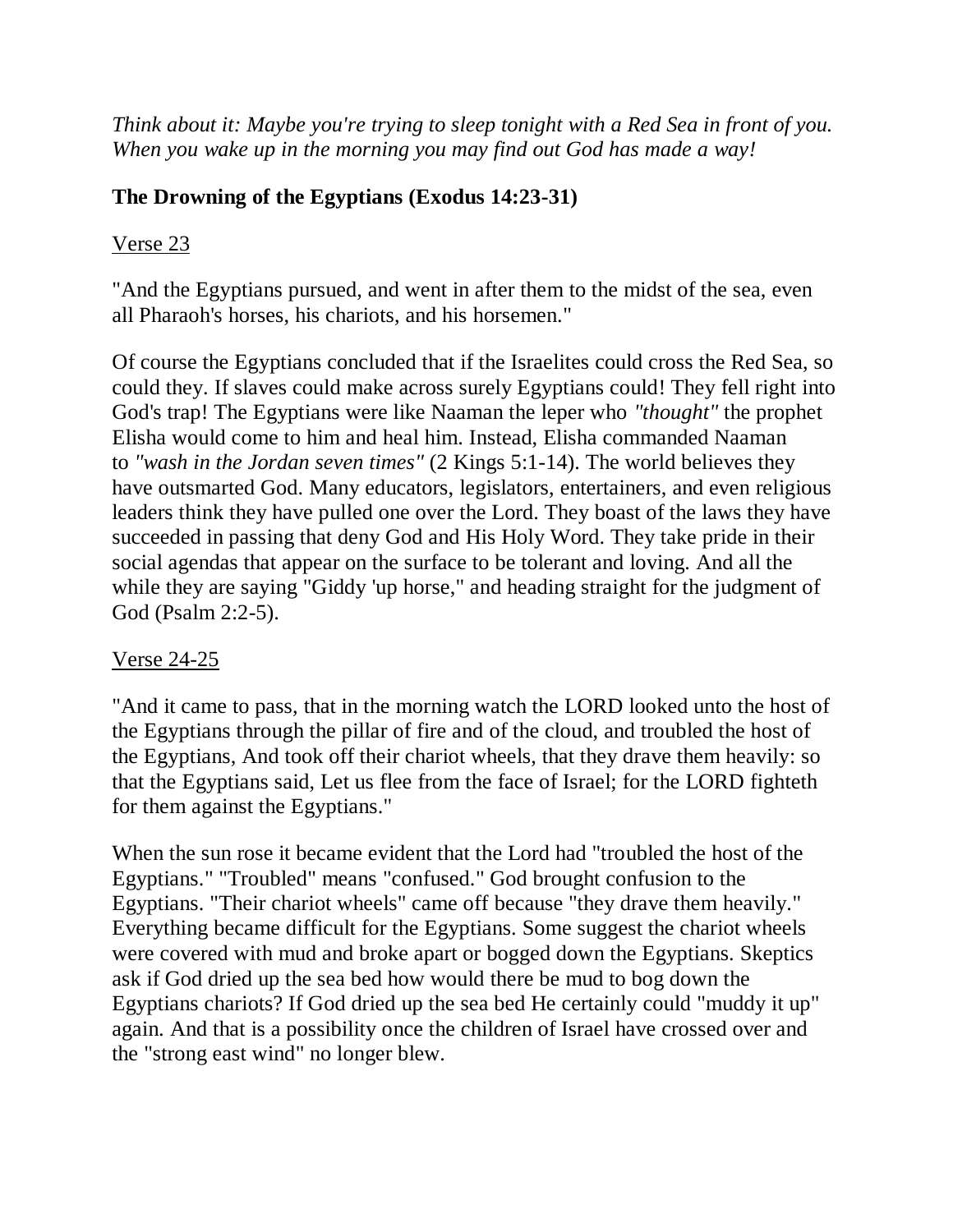Whatever happened in that sea bed to bog down Pharaoh's chariots and horsemen resulted in fear of death and recognition that "...the LORD fighteth for them against the Egyptians." Moses had promised,*"The LORD shall fight for you, and ye shall hold your peace"* (Exodus 14:14). The Egyptians were convinced that it was "the LORD," Jehovah, leading His people and preventing their advance. Furthermore, remember what the Lord had said? *"And the Egyptians shall know that I am the LORD..."* (Exodus 7:5, 17; 8:22; 14:4, 18). Well, now they know!

#### Verse 26-28

"And the LORD said unto Moses, Stretch out thine hand over the sea, that the waters may come again upon the Egyptians, upon their chariots, and upon their horsemen. And Moses stretched forth his hand over the sea, and the sea returned to his strength when the morning appeared; and the Egyptians fled against it; and the LORD overthrew the Egyptians in the midst of the sea. And the waters returned, and covered the chariots, and the horsemen, and all the host of Pharaoh that came into the sea after them; there remained not so much as one of them."

God instructed Moses to release the sea wall from its duty of restraining the waters and that is exactly what Moses did. When Moses "stretched forth his hand over the sea," the "sea returned to his strength." When that occurred, "...the LORD overthrew the Egyptians in the midst of the sea." The Egyptians were caught in the middle of the angry waters as the forces of gravity required they return to their original place. No one survived, "there remained not so much as one of them."

#### Verse 29

"But the children of Israel walked upon dry land in the midst of the sea; and the waters were a wall unto them on their right hand, and on their left."

What a contrast in the words, "there remained not so much as one of them" (Exodus 14:28) and the words, "But the children of Israel walked upon dry land in the midst of the sea..." (Exodus 14:29). Just as the Israelites cleared the riverbed the Egyptians filled it. What was a passage way for God's people became a watery tomb for the Egyptians. Not a single Israelite died and not a single Egyptian lived! What a contrast!

#### Verse 30

"Thus the LORD saved Israel that day out of the hand of the Egyptians; and Israel saw the Egyptians dead upon the sea shore."